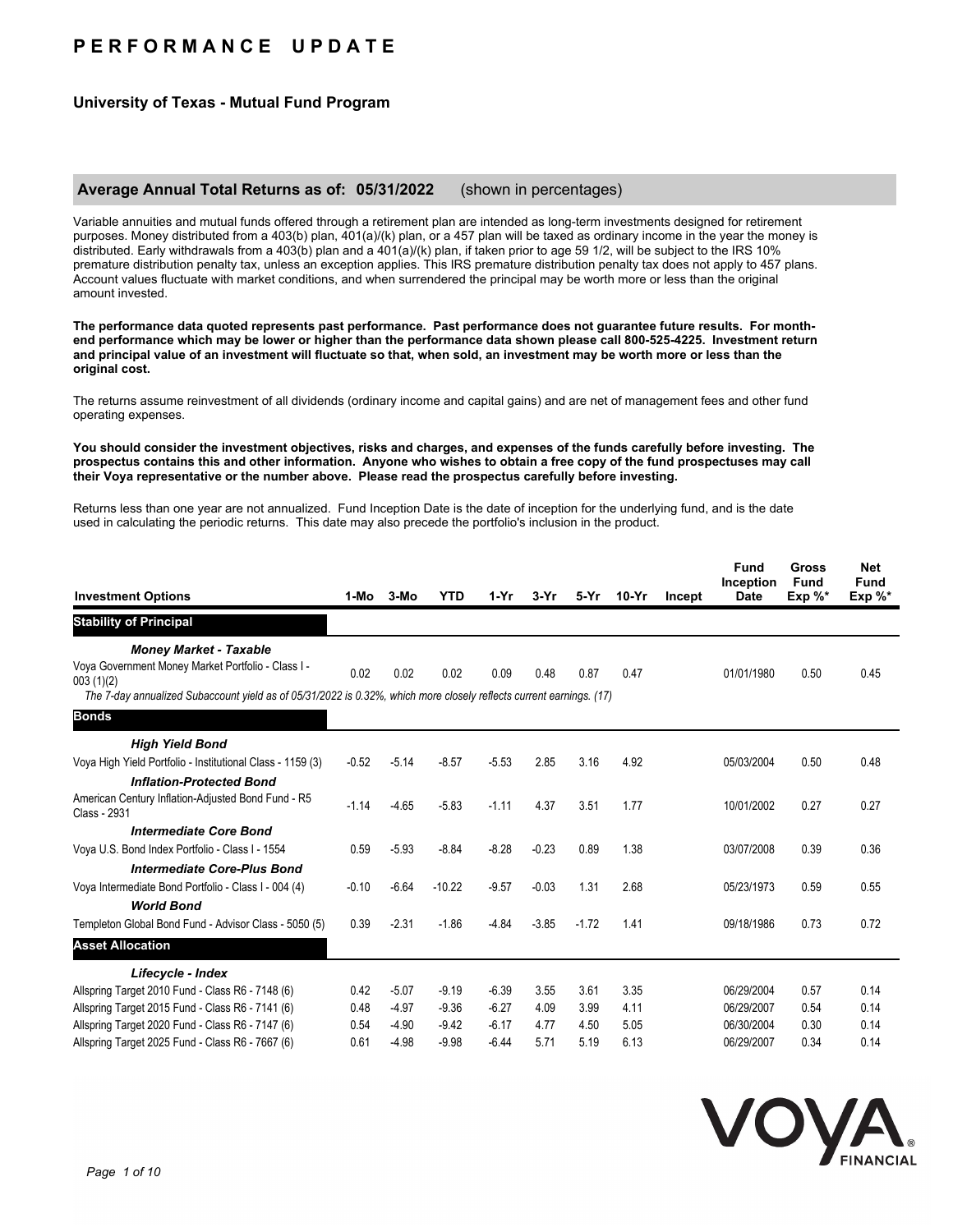|                                                                                                |         |          |            |          |       |       |       |        | Fund              | Gross                    | Net                |
|------------------------------------------------------------------------------------------------|---------|----------|------------|----------|-------|-------|-------|--------|-------------------|--------------------------|--------------------|
| <b>Investment Options</b>                                                                      | 1-Mo    | 3-Mo     | <b>YTD</b> | 1-Yr     | 3-Yr  | 5-Yr  | 10-Yr | Incept | Inception<br>Date | <b>Fund</b><br>Exp $%^*$ | Fund<br>Exp $\%^*$ |
| Allspring Target 2030 Fund - Class R6 - 7651 (6)                                               | 0.78    | $-5.13$  | $-10.32$   | $-6.69$  | 6.60  | 5.83  | 7.18  |        | 06/30/2004        | 0.29                     | 0.14               |
| Allspring Target 2035 Fund - Class R6 - 7142 (6)                                               | 1.01    | $-5.04$  | $-10.53$   | $-6.66$  | 7.58  | 6.51  | 8.11  |        | 06/29/2007        | 0.35                     | 0.14               |
| Allspring Target 2040 Fund - Class R6 - 7145 (6)                                               | 1.13    | $-4.99$  | $-10.70$   | $-6.57$  | 8.36  | 7.00  | 8.81  |        | 06/29/2004        | 0.31                     | 0.14               |
| Allspring Target 2045 Fund - Class R6 - 7143 (6)                                               | 1.21    | $-5.04$  | $-10.87$   | $-6.54$  | 8.82  | 7.30  | 9.22  |        | 06/29/2007        | 0.46                     | 0.14               |
| Allspring Target 2050 Fund - Class R6 - 7153 (6)                                               | 1.20    | $-4.92$  | $-10.92$   | $-6.52$  | 9.19  | 7.51  | 9.38  |        | 06/29/2007        | 0.36                     | 0.14               |
| Allspring Target 2055 Fund - Class R6 - 3373 (6)                                               | 1.21    | $-5.02$  | $-10.93$   | $-6.44$  | 9.18  | 7.53  | 9.38  |        | 07/01/2011        | 0.87                     | 0.14               |
| Allspring Target Today Fund - Class R6 - 7146 (6)                                              | 0.48    | $-4.99$  | $-9.20$    | $-6.38$  | 3.44  | 3.47  | 2.99  |        | 06/30/2004        | 0.53                     | 0.14               |
| <b>Balanced</b>                                                                                |         |          |            |          |       |       |       |        |                   |                          |                    |
|                                                                                                |         |          |            |          |       |       |       |        |                   |                          |                    |
| Allocation--50% to 70% Equity<br>VY® T. Rowe Price Capital Appreciation Portfolio - Inst       |         |          |            |          |       |       |       |        |                   |                          |                    |
| $-1257$                                                                                        | 0.60    | $-4.43$  | $-8.95$    | $-0.99$  | 12.41 | 11.26 | 12.27 |        | 01/24/1989        | 0.64                     | 0.64               |
| <b>Large Cap Value/Blend</b>                                                                   |         |          |            |          |       |       |       |        |                   |                          |                    |
| <b>Large Blend</b>                                                                             |         |          |            |          |       |       |       |        |                   |                          |                    |
| American Funds Fundamental Investors® - Class R-4 -                                            | 1.25    | $-5.04$  | $-12.38$   | $-4.92$  | 13.39 | 10.44 | 13.05 |        | 08/01/1978        | 0.63                     | 0.63               |
| 1208                                                                                           |         |          |            |          |       |       |       |        |                   |                          |                    |
| Neuberger Berman Sustainable Equity Fund - Investor<br>Class - 1265                            | $-0.56$ | $-6.93$  | $-13.99$   | $-5.74$  | 14.05 | 10.15 | 12.60 |        | 03/16/1994        | 0.85                     | 0.85               |
| Voya Russell™ Large Cap Index Portfolio - Class I -                                            | $-0.26$ |          |            |          |       |       |       |        |                   |                          | 0.36               |
| 1557(7)                                                                                        |         | $-6.30$  | $-14.13$   | $-1.53$  | 16.76 | 13.70 | 14.40 |        | 03/04/2008        | 0.42                     |                    |
| <b>Large Value</b>                                                                             |         |          |            |          |       |       |       |        |                   |                          |                    |
| VY® Invesco Growth and Income Portfolio - Institutional                                        | 2.59    | $-3.81$  | $-3.05$    | 3.08     | 14.12 | 9.38  | 11.91 |        | 10/04/1993        | 0.64                     | 0.61               |
| CI - 2016<br>VY® T. Rowe Price Equity Income Portfolio -                                       |         |          |            |          |       |       |       |        |                   |                          |                    |
| Institutional - 622 (8)                                                                        | 2.97    | $-0.92$  | 0.08       | 3.65     | 14.05 | 10.48 | 11.65 |        | 01/24/1989        | 0.64                     | 0.61               |
| <b>Large Cap Growth</b>                                                                        |         |          |            |          |       |       |       |        |                   |                          |                    |
| <b>Large Growth</b>                                                                            |         |          |            |          |       |       |       |        |                   |                          |                    |
| Amana Growth Fund - Investor Class - 1612                                                      | $-0.51$ | $-6.31$  | $-17.77$   | $-0.62$  | 18.95 | 17.15 | 14.98 |        | 02/03/1994        | 0.95                     | 0.95               |
| American Funds AMCAP Fund® - Class R-4 - 1002                                                  | $-1.55$ | $-11.75$ | $-23.48$   | $-14.11$ | 10.07 | 9.82  | 12.35 |        | 05/01/1967        | 0.67                     | 0.67               |
| VY® T. Rowe Price Growth Equity Portfolio - Initial                                            | $-3.68$ | $-18.31$ | $-31.21$   | $-23.38$ | 9.31  | 10.36 | 13.56 |        | 11/28/1997        | 0.81                     | 0.73               |
| Class - 111 (9)                                                                                |         |          |            |          |       |       |       |        |                   |                          |                    |
| <b>Small/Mid/Specialty</b>                                                                     |         |          |            |          |       |       |       |        |                   |                          |                    |
| <b>Mid-Cap Blend</b>                                                                           |         |          |            |          |       |       |       |        |                   |                          |                    |
| Invesco Main Street Mid Cap Fund® - Class R5 - E417                                            | $-0.52$ | $-5.73$  | $-12.40$   | $-6.16$  | 11.49 | 8.28  | 10.98 |        | 08/02/1999        | 0.74                     | 0.74               |
| Voya Russell™ Mid Cap Index Portfolio - Class I - 1560                                         |         |          |            |          |       |       |       |        |                   |                          |                    |
| (10)                                                                                           | $-0.01$ | $-5.41$  | $-13.05$   | $-7.16$  | 12.45 | 10.05 | 12.34 |        | 03/04/2008        | 0.52                     | 0.40               |
| <b>Mid-Cap Growth</b>                                                                          |         |          |            |          |       |       |       |        |                   |                          |                    |
| Voya MidCap Opportunities Portfolio - Class I - 081 (11)                                       | -5.85   | $-12.77$ | $-25.35$   | $-19.59$ | 9.85  | 9.30  | 11.33 |        | 05/05/2000        | 0.85                     | 0.66               |
| <b>Mid-Cap Value</b>                                                                           |         |          |            |          |       |       |       |        |                   |                          |                    |
| VY® American Century Small-Mid Cap Value Portfolio-<br>Initial - 434 (12)                      | 3.14    | $-0.59$  | $-1.56$    | 2.41     | 15.15 | 9.89  | 12.90 |        | 05/01/2002        | 1.36                     | 0.85               |
| <b>Small Blend</b>                                                                             |         |          |            |          |       |       |       |        |                   |                          |                    |
| Voya Russell™ Small Cap Index Portfolio - Class I -                                            |         |          |            |          |       |       |       |        |                   |                          |                    |
| 1563 (13)                                                                                      | 0.14    | $-8.72$  | $-16.67$   | $-17.23$ | 9.32  | 7.38  | 10.59 |        | 03/04/2008        | 0.54                     | 0.45               |
| VY® JPMorgan Small Cap Core Equity Portfolio-                                                  | $-0.22$ | $-7.62$  | $-14.57$   | $-12.20$ | 10.90 | 8.52  | 12.08 |        | 05/01/2002        | 0.87                     | 0.87               |
| Institutional - 780                                                                            |         |          |            |          |       |       |       |        |                   |                          |                    |
| <b>Small Growth</b>                                                                            |         |          |            |          |       |       |       |        |                   |                          |                    |
| Voya SmallCap Opportunities Portfolio - Class I - 080                                          | $-2.09$ | $-11.12$ | $-20.75$   | $-20.65$ | 5.71  | 4.17  | 9.12  |        | 05/06/1994        | 1.02                     | 0.85               |
| (14)                                                                                           |         |          |            |          |       |       |       |        |                   |                          |                    |
| <b>Specialty - Global Real Estate</b><br>VY® CBRE Global Real Estate Portfolio - Institutional |         |          |            |          |       |       |       |        |                   |                          |                    |
| Class - 1613 (15)                                                                              | $-4.55$ | $-5.17$  | $-14.79$   | $-1.65$  | 5.99  | 5.90  | 6.74  |        | 01/03/2006        | 1.06                     | 0.87               |
| Global / International                                                                         |         |          |            |          |       |       |       |        |                   |                          |                    |
|                                                                                                |         |          |            |          |       |       |       |        |                   |                          |                    |
| <b>Foreign Large Blend</b><br>Voya International Index Portfolio - Class I - 1551 (16)         | 1.88    | $-4.92$  | $-11.32$   | $-10.87$ | 6.19  | 3.94  | 6.87  |        | 03/04/2008        | 0.54                     | 0.45               |
|                                                                                                |         |          |            |          |       |       |       |        |                   |                          |                    |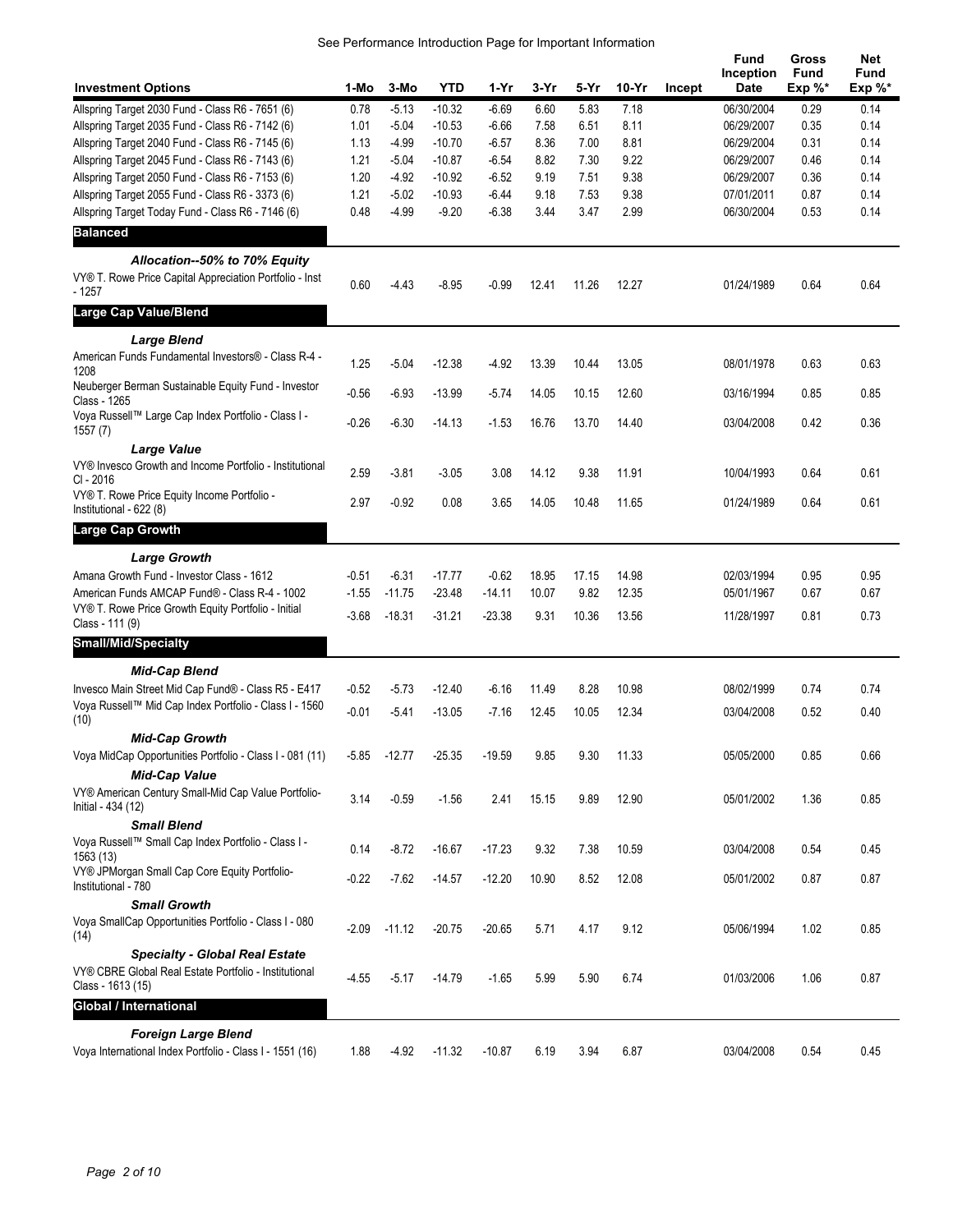#### See Performance Introduction Page for Important Information

| <b>Investment Options</b>                                             | 1-Mo            | 3-Mo    | YTD      | $1-Yr$   | 3-Yr  | 5-Yr  | $10-Yr$ | Incept | <b>Fund</b><br>Inception<br><b>Date</b> | Gross<br>Fund<br>$Exp \%^*$ | Net<br><b>Fund</b><br>$Exp \%^*$ |
|-----------------------------------------------------------------------|-----------------|---------|----------|----------|-------|-------|---------|--------|-----------------------------------------|-----------------------------|----------------------------------|
| <b>Foreign Large Growth</b>                                           |                 |         |          |          |       |       |         |        |                                         |                             |                                  |
| American Funds EuroPacific Growth Fund® - Class R-4<br>$-573$         | $\overline{23}$ | $-7.35$ | $-17.94$ | $-20.71$ | 6.57  | 4.86  | 7.44    |        | 04/16/1984                              | 0.81                        | 0.81                             |
| <b>Foreign Large Value</b>                                            |                 |         |          |          |       |       |         |        |                                         |                             |                                  |
| Voya Intl High Dividend Low Volatility Port - Initial Class<br>- 1586 | 2.26            | $-2.36$ | $-4.79$  | $-3.96$  | 5.13  | 2.53  | 5.94    |        | 01/03/2006                              | 0.74                        | 0.74                             |
| <b>World Large-Stock Growth</b>                                       |                 |         |          |          |       |       |         |        |                                         |                             |                                  |
| American Funds New Perspective Fund® - Class R-4 -<br>818             | $-0.82$         | $-8.58$ | $-20.02$ | $-13.24$ | 13.68 | 11.16 | 12.37   |        | 03/13/1973                              | 0.76                        | 0.76                             |

The risks of investing in small company stocks may include relatively low trading volumes, a greater degree of change in earnings and greater short-term volatility.

Foreign investing involves special risks such as currency fluctuation and public disclosure, as well as economic and political risks.

Some of the Funds invest in securities guaranteed by the U.S. Government as to the timely payment of principal and interest; however, shares of the Funds are not insured nor guaranteed.

High yielding fixed-income securities generally are subject to greater market fluctuations and risks of loss of income and principal than are investments in lower yielding fixed-income securities.

Sector funds may involve greater-than average risk and are often more volatile than funds holding a diversified portfolio of stocks in many industries. Examples include: banking, biotechnology, chemicals, energy, environmental services, natural resources, precious metals, technology, telecommunications, and utilities.

\*The Gross Expense Ratios shown do not reflect temporary fee or expense waivers that may be in effect for a fund. The Net Expense Ratios reflect any applicable temporary fee or expense waivers. The performance of a fund with a temporary fee or expense waiver would have been lower if the gross fund fees/expenses listed had been reflected.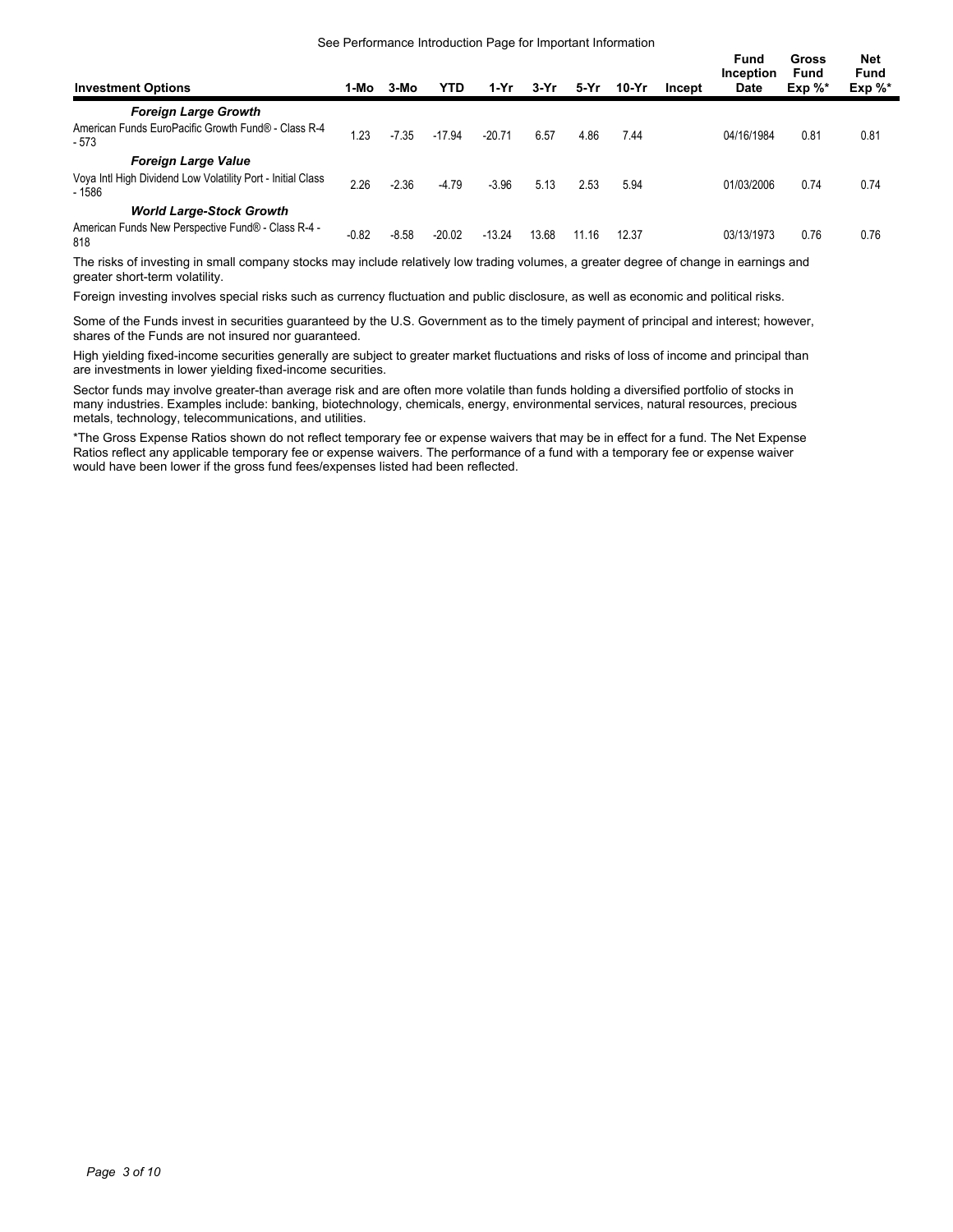# **P E R F O R M A N C E U P D A T E**

## **University of Texas - Mutual Fund Program**

### **Average Annual Total Returns as of: 03/31/2022** (shown in percentages)

Variable annuities and mutual funds offered through a retirement plan are intended as long-term investments designed for retirement purposes. Money distributed from a 403(b) plan, 401(a)/(k) plan, or a 457 plan will be taxed as ordinary income in the year the money is distributed. Early withdrawals from a 403(b) plan and a 401(a)/(k) plan, if taken prior to age 59 1/2, will be subject to the IRS 10% premature distribution penalty tax, unless an exception applies. This IRS premature distribution penalty tax does not apply to 457 plans. Account values fluctuate with market conditions, and when surrendered the principal may be worth more or less than the original amount invested.

**The performance data quoted represents past performance. Past performance does not guarantee future results. For monthend performance which may be lower or higher than the performance data shown please call 800-525-4225. Investment return and principal value of an investment will fluctuate so that, when sold, an investment may be worth more or less than the original cost.**

The returns assume reinvestment of all dividends (ordinary income and capital gains) and are net of management fees and other fund operating expenses.

Returns less than one year are not annualized. Fund Inception Date is the date of inception for the underlying fund, and is the date used in calculating the periodic returns. This date may also precede the portfolio's inclusion in the product.

| <b>Investment Options</b>                                                                                           | 1-Mo    | 3-Mo    | <b>YTD</b> | $1-Yr$  | $3-Yr$  | $5-Yr$  | $10-Yr$ | Incept | <b>Fund</b><br>Inception<br><b>Date</b> | <b>Gross</b><br><b>Fund</b><br>Exp $\%^*$ | <b>Net</b><br><b>Fund</b><br>Exp $\%^*$ |
|---------------------------------------------------------------------------------------------------------------------|---------|---------|------------|---------|---------|---------|---------|--------|-----------------------------------------|-------------------------------------------|-----------------------------------------|
| <b>Stability of Principal</b>                                                                                       |         |         |            |         |         |         |         |        |                                         |                                           |                                         |
| <b>Money Market - Taxable</b>                                                                                       |         |         |            |         |         |         |         |        |                                         |                                           |                                         |
| Voya Government Money Market Portfolio - Class I -<br>003(1)(2)                                                     | 0.00    | 0.00    | 0.00       | 0.08    | 0.60    | 0.88    | 0.47    |        | 01/01/1980                              | 0.50                                      | 0.45                                    |
| The 7-day annualized Subaccount yield as of 03/31/2022 is 0.00%, which more closely reflects current earnings. (17) |         |         |            |         |         |         |         |        |                                         |                                           |                                         |
| <b>Bonds</b>                                                                                                        |         |         |            |         |         |         |         |        |                                         |                                           |                                         |
| <b>High Yield Bond</b>                                                                                              |         |         |            |         |         |         |         |        |                                         |                                           |                                         |
| Voya High Yield Portfolio - Institutional Class - 1159 (3)                                                          | $-0.83$ | $-4.41$ | $-4.41$    | 0.18    | 4.53    | 4.50    | 5.33    |        | 05/03/2004                              | 0.50                                      | 0.48                                    |
| <b>Inflation-Protected Bond</b>                                                                                     |         |         |            |         |         |         |         |        |                                         |                                           |                                         |
| American Century Inflation-Adjusted Bond Fund - R5<br>Class - 2931                                                  | $-1.42$ | $-2.64$ | $-2.64$    | 5.10    | 6.27    | 4.29    | 2.48    |        | 10/01/2002                              | 0.27                                      | 0.27                                    |
| <b>Intermediate Core Bond</b>                                                                                       |         |         |            |         |         |         |         |        |                                         |                                           |                                         |
| Voya U.S. Bond Index Portfolio - Class I - 1554                                                                     | $-2.85$ | $-5.86$ | $-5.86$    | $-4.33$ | 1.39    | 1.84    | 1.91    |        | 03/07/2008                              | 0.39                                      | 0.36                                    |
| <b>Intermediate Core-Plus Bond</b>                                                                                  |         |         |            |         |         |         |         |        |                                         |                                           |                                         |
| Voya Intermediate Bond Portfolio - Class I - 004 (4)                                                                | $-2.57$ | $-6.31$ | $-6.31$    | $-4.34$ | 2.07    | 2.56    | 3.24    |        | 05/23/1973                              | 0.59                                      | 0.55                                    |
| <b>World Bond</b>                                                                                                   |         |         |            |         |         |         |         |        |                                         |                                           |                                         |
| Templeton Global Bond Fund - Advisor Class - 5050 (5)                                                               | 0.75    | 1.21    | 1.21       | $-0.84$ | $-2.96$ | $-1.50$ | 1.15    |        | 09/18/1986                              | 0.73                                      | 0.72                                    |
| <b>Asset Allocation</b>                                                                                             |         |         |            |         |         |         |         |        |                                         |                                           |                                         |
| Lifecycle - Index                                                                                                   |         |         |            |         |         |         |         |        |                                         |                                           |                                         |
| Allspring Target 2010 Fund - Class R6 - 7148 (6)                                                                    | $-0.92$ | $-5.22$ | $-5.22$    | 0.39    | 5.18    | 4.77    | 3.72    |        | 06/29/2004                              | 0.57                                      | 0.14                                    |
| Allspring Target 2015 Fund - Class R6 - 7141 (6)                                                                    | $-0.72$ | $-5.30$ | $-5.30$    | 0.74    | 5.67    | 5.26    | 4.37    |        | 06/29/2007                              | 0.54                                      | 0.14                                    |
| Allspring Target 2020 Fund - Class R6 - 7147 (6)                                                                    | $-0.51$ | $-5.23$ | $-5.23$    | 1.35    | 6.30    | 5.89    | 5.19    |        | 06/30/2004                              | 0.30                                      | 0.14                                    |
| Allspring Target 2025 Fund - Class R6 - 7667 (6)                                                                    | $-0.19$ | $-5.44$ | $-5.44$    | 1.99    | 7.27    | 6.69    | 6.16    |        | 06/29/2007                              | 0.34                                      | 0.14                                    |
| Allspring Target 2030 Fund - Class R6 - 7651 (6)                                                                    | 0.08    | $-5.39$ | $-5.39$    | 2.59    | 8.17    | 7.45    | 7.12    |        | 06/30/2004                              | 0.29                                      | 0.14                                    |
| Allspring Target 2035 Fund - Class R6 - 7142 (6)                                                                    | 0.27    | $-5.52$ | $-5.52$    | 3.17    | 9.00    | 8.18    | 7.94    |        | 06/29/2007                              | 0.35                                      | 0.14                                    |
| Allspring Target 2040 Fund - Class R6 - 7145 (6)                                                                    | 0.80    | $-5.26$ | $-5.26$    | 4.23    | 9.86    | 8.79    | 8.62    |        | 06/29/2004                              | 0.31                                      | 0.14                                    |
| Allspring Target 2045 Fund - Class R6 - 7143 (6)                                                                    | 0.88    | $-5.32$ | $-5.32$    | 4.69    | 10.26   | 9.14    | 9.00    |        | 06/29/2007                              | 0.46                                      | 0.14                                    |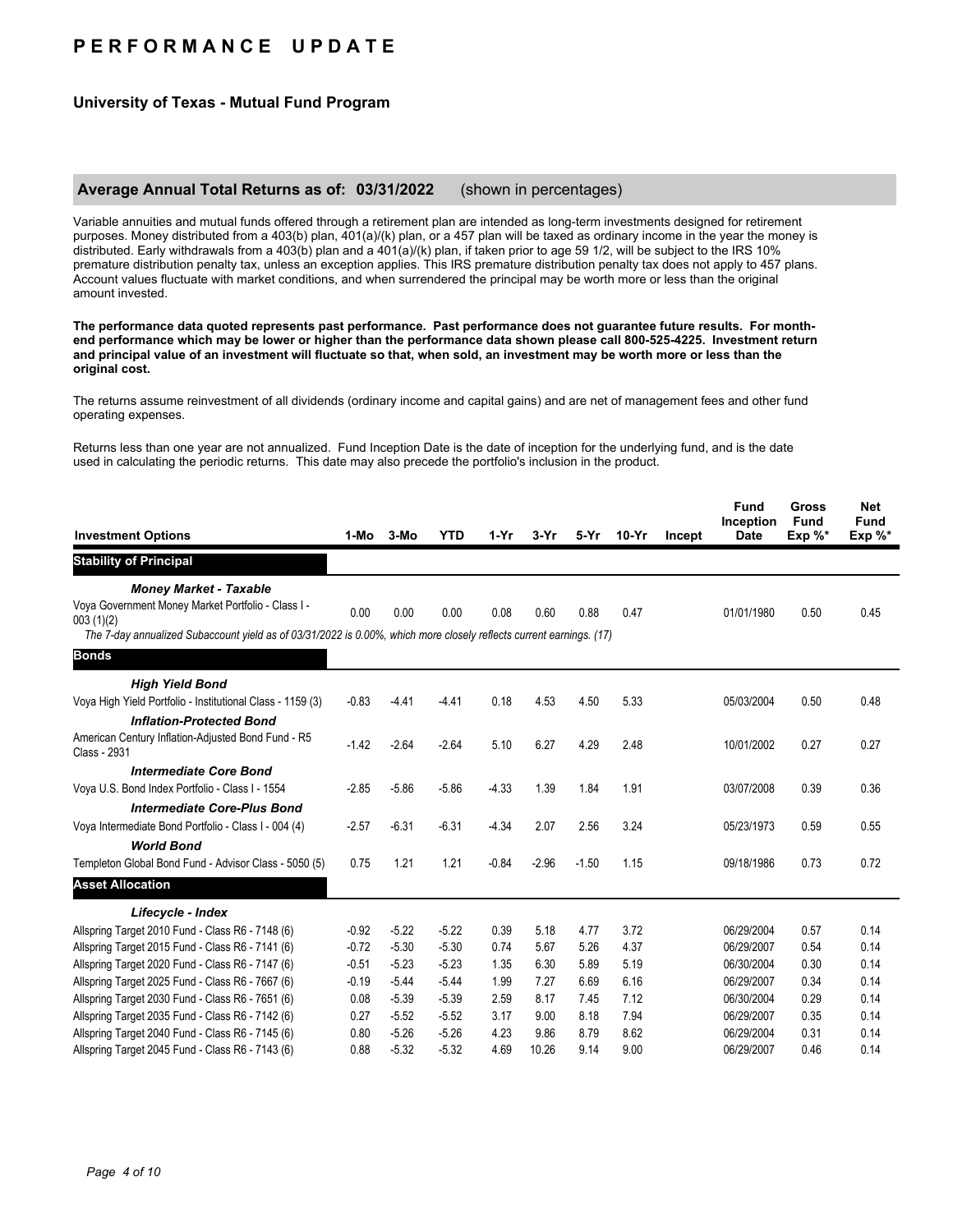| See Performance Introduction Page for Important Information |  |  |  |
|-------------------------------------------------------------|--|--|--|
|                                                             |  |  |  |

| <b>Investment Options</b>                                                                                           | 1-Mo    | 3-Mo     | <b>YTD</b> | 1-Yr    | 3-Yr  | 5-Yr  | $10-Yr$ | Incept | Fund<br>Inception<br>Date | Gross<br><b>Fund</b><br>$Exp \%^*$ | <b>Net</b><br>Fund<br>$Exp \%^*$ |
|---------------------------------------------------------------------------------------------------------------------|---------|----------|------------|---------|-------|-------|---------|--------|---------------------------|------------------------------------|----------------------------------|
| Allspring Target 2050 Fund - Class R6 - 7153 (6)                                                                    | 1.26    | $-5.13$  | $-5.13$    | 5.19    | 10.67 | 9.39  | 9.19    |        | 06/29/2007                | 0.36                               | 0.14                             |
| Allspring Target 2055 Fund - Class R6 - 3373 (6)                                                                    | 1.13    | $-5.16$  | $-5.16$    | 5.24    | 10.72 | 9.43  | 9.17    |        | 07/01/2011                | 0.87                               | 0.14                             |
| Allspring Target Today Fund - Class R6 - 7146 (6)                                                                   | $-0.78$ | $-5.18$  | $-5.18$    | 0.43    | 5.10  | 4.62  | 3.44    |        | 06/30/2004                | 0.53                               | 0.14                             |
| <b>Balanced</b>                                                                                                     |         |          |            |         |       |       |         |        |                           |                                    |                                  |
| Allocation--50% to 70% Equity                                                                                       |         |          |            |         |       |       |         |        |                           |                                    |                                  |
| VY® T. Rowe Price Capital Appreciation Portfolio - Inst<br>$-1257$                                                  | 1.85    | $-2.97$  | $-2.97$    | 10.60   | 14.91 | 13.38 | 12.52   |        | 01/24/1989                | 0.64                               | 0.64                             |
| <b>Large Cap Value/Blend</b>                                                                                        |         |          |            |         |       |       |         |        |                           |                                    |                                  |
| <b>Large Blend</b>                                                                                                  |         |          |            |         |       |       |         |        |                           |                                    |                                  |
| American Funds Fundamental Investors® - Class R-4 -<br>1208                                                         | 2.08    | $-5.80$  | $-5.80$    | 8.50    | 14.74 | 12.79 | 13.01   |        | 08/01/1978                | 0.63                               | 0.63                             |
| Neuberger Berman Sustainable Equity Fund - Investor<br>Class - 1265                                                 | 1.84    | $-5.89$  | $-5.89$    | 8.10    | 16.00 | 12.82 | 12.60   |        | 03/16/1994                | 0.85                               | 0.85                             |
| Voya Russell™ Large Cap Index Portfolio - Class I -<br>1557(7)                                                      | 3.64    | $-5.02$  | $-5.02$    | 15.24   | 19.68 | 16.62 | 14.78   |        | 03/04/2008                | 0.42                               | 0.36                             |
| Large Value                                                                                                         |         |          |            |         |       |       |         |        |                           |                                    |                                  |
| VY® Invesco Growth and Income Portfolio - Institutional<br>CI - 2016                                                | 0.56    | 1.36     | 1.36       | 15.12   | 14.52 | 10.30 | 11.71   |        | 10/04/1993                | 0.64                               | 0.61                             |
| VY® T. Rowe Price Equity Income Portfolio -<br>Institutional - 622 (8)                                              | 1.60    | 2.63     | 2.63       | 13.72   | 14.22 | 11.12 | 11.16   |        | 01/24/1989                | 0.64                               | 0.61                             |
| Large Cap Growth                                                                                                    |         |          |            |         |       |       |         |        |                           |                                    |                                  |
| <b>Large Growth</b>                                                                                                 |         |          |            |         |       |       |         |        |                           |                                    |                                  |
| Amana Growth Fund - Investor Class - 1612                                                                           | 1.94    | $-10.54$ | $-10.54$   | 13.56   | 20.99 | 20.24 | 15.16   |        | 02/03/1994                | 0.95                               | 0.95                             |
| American Funds AMCAP Fund® - Class R-4 - 1002                                                                       | 1.00    | $-12.43$ | $-12.43$   | 3.38    | 13.78 | 13.38 | 13.11   |        | 05/01/1967                | 0.67                               | 0.67                             |
| VY® T. Rowe Price Growth Equity Portfolio - Initial<br>Class - 111 (9)                                              | 0.52    | $-15.36$ | $-15.36$   | $-0.91$ | 16.19 | 16.67 | 15.11   |        | 11/28/1997                | 0.81                               | 0.73                             |
| <b>Small/Mid/Specialty</b>                                                                                          |         |          |            |         |       |       |         |        |                           |                                    |                                  |
| <b>Mid-Cap Blend</b>                                                                                                |         |          |            |         |       |       |         |        |                           |                                    |                                  |
| Invesco Main Street Mid Cap Fund® - Class R5 - E417                                                                 | 3.24    | $-4.06$  | $-4.06$    | 8.09    | 13.90 | 10.45 | 10.99   |        | 08/02/1999                | 0.74                               | 0.74                             |
| Voya Russell™ Mid Cap Index Portfolio - Class I - 1560<br>(10)                                                      | 2.48    | $-5.79$  | $-5.79$    | 6.49    | 14.46 | 12.19 | 12.43   |        | 03/04/2008                | 0.52                               | 0.40                             |
| <b>Mid-Cap Growth</b>                                                                                               |         |          |            |         |       |       |         |        |                           |                                    |                                  |
| Voya MidCap Opportunities Portfolio - Class I - 081 (11)<br><b>Mid-Cap Value</b>                                    | 2.97    | $-11.87$ | $-11.87$   | $-1.45$ | 16.18 | 13.92 | 12.40   |        | 05/05/2000                | 0.85                               | 0.66                             |
| VY® American Century Small-Mid Cap Value Portfolio-<br>Initial - 434 (12)                                           | 1.25    | 0.26     | 0.26       | 10.22   | 15.09 | 9.97  | 12.31   |        | 05/01/2002                | 1.36                               | 0.85                             |
| <b>Small Blend</b>                                                                                                  |         |          |            |         |       |       |         |        |                           |                                    |                                  |
| Voya Russell™ Small Cap Index Portfolio - Class I -<br>1563 (13)                                                    | 1.18    | $-7.63$  | $-7.63$    | $-6.25$ | 11.33 | 9.37  | 10.80   |        | 03/04/2008                | 0.54                               | 0.45                             |
| VY® JPMorgan Small Cap Core Equity Portfolio-<br>Institutional - 780                                                | 0.41    | $-7.14$  | $-7.14$    | $-1.27$ | 12.55 | 10.40 | 12.18   |        | 05/01/2002                | 0.87                               | 0.87                             |
| <b>Small Growth</b>                                                                                                 |         |          |            |         |       |       |         |        |                           |                                    |                                  |
| Voya SmallCap Opportunities Portfolio - Class I - 080<br>(14)                                                       | 2.07    | $-8.99$  | $-8.99$    | $-7.48$ | 8.81  | 7.28  | 9.80    |        | 05/06/1994                | 1.02                               | 0.85                             |
| <b>Specialty - Global Real Estate</b><br>VY® CBRE Global Real Estate Portfolio - Institutional<br>Class - 1613 (15) | 4.20    | $-6.38$  | $-6.38$    | 18.05   | 9.04  | 8.40  | 7.22    |        | 01/03/2006                | 1.06                               | 0.87                             |
| Global / International                                                                                              |         |          |            |         |       |       |         |        |                           |                                    |                                  |
| <b>Foreign Large Blend</b><br>Voya International Index Portfolio - Class I - 1551 (16)                              | $-0.18$ | $-6.89$  | $-6.89$    | $-0.11$ | 7.14  | 6.23  | 5.90    |        | 03/04/2008                | 0.54                               | 0.45                             |
| <b>Foreign Large Growth</b>                                                                                         |         |          |            |         |       |       |         |        |                           |                                    |                                  |
| American Funds EuroPacific Growth Fund® - Class R-4<br>- 573                                                        | $-1.00$ | $-12.32$ | $-12.32$   | $-9.67$ | 7.98  | 7.63  | 6.95    |        | 04/16/1984                | 0.81                               | 0.81                             |
| <b>Foreign Large Value</b>                                                                                          |         |          |            |         |       |       |         |        |                           |                                    |                                  |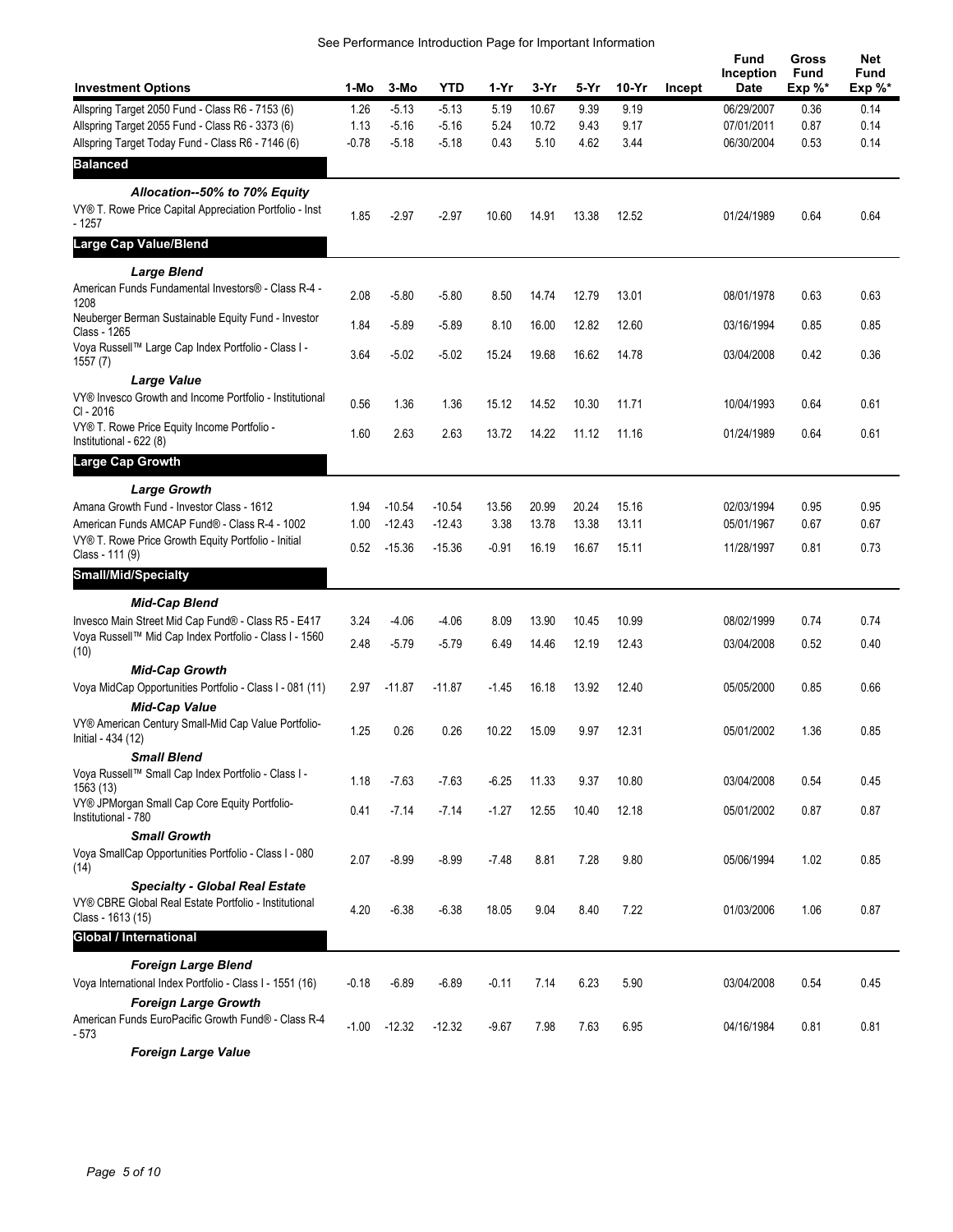#### See Performance Introduction Page for Important Information

**Net**

| <b>Investment Options</b>                                                                    | 1-Mo    | 3-Mo     | YTD      | 1-Yr | 3-Yr  | 5-Yr  | 10-Yr | Incept | Fund<br>Inception<br><b>Date</b> | Gross<br><b>Fund</b><br>$Exp \%^*$ | Net<br>Fund<br>$Exp \%^*$ |
|----------------------------------------------------------------------------------------------|---------|----------|----------|------|-------|-------|-------|--------|----------------------------------|------------------------------------|---------------------------|
| Voya Intl High Dividend Low Volatility Port - Initial Class<br>$-1586$                       | $-0.49$ | $-2.97$  | $-2.97$  | 3.13 | 5.56  | 4.04  | 4.58  |        | 01/03/2006                       | 0.74                               | 0.74                      |
| <b>World Large-Stock Growth</b><br>American Funds New Perspective Fund® - Class R-4 -<br>818 | 2.82    | $-10.05$ | $-10.05$ | 3.61 | 17.24 | 15.24 | 12.73 |        | 03/13/1973                       | 0.76                               | 0.76                      |

The risks of investing in small company stocks may include relatively low trading volumes, a greater degree of change in earnings and greater short-term volatility.

Foreign investing involves special risks such as currency fluctuation and public disclosure, as well as economic and political risks.

Some of the Funds invest in securities guaranteed by the U.S. Government as to the timely payment of principal and interest; however, shares of the Funds are not insured nor guaranteed.

High yielding fixed-income securities generally are subject to greater market fluctuations and risks of loss of income and principal than are investments in lower yielding fixed-income securities.

Sector funds may involve greater-than average risk and are often more volatile than funds holding a diversified portfolio of stocks in many industries. Examples include: banking, biotechnology, chemicals, energy, environmental services, natural resources, precious metals, technology, telecommunications, and utilities.

\*The Gross Expense Ratios shown do not reflect temporary fee or expense waivers that may be in effect for a fund. The Net Expense Ratios reflect any applicable temporary fee or expense waivers. The performance of a fund with a temporary fee or expense waiver would have been lower if the gross fund fees/expenses listed had been reflected.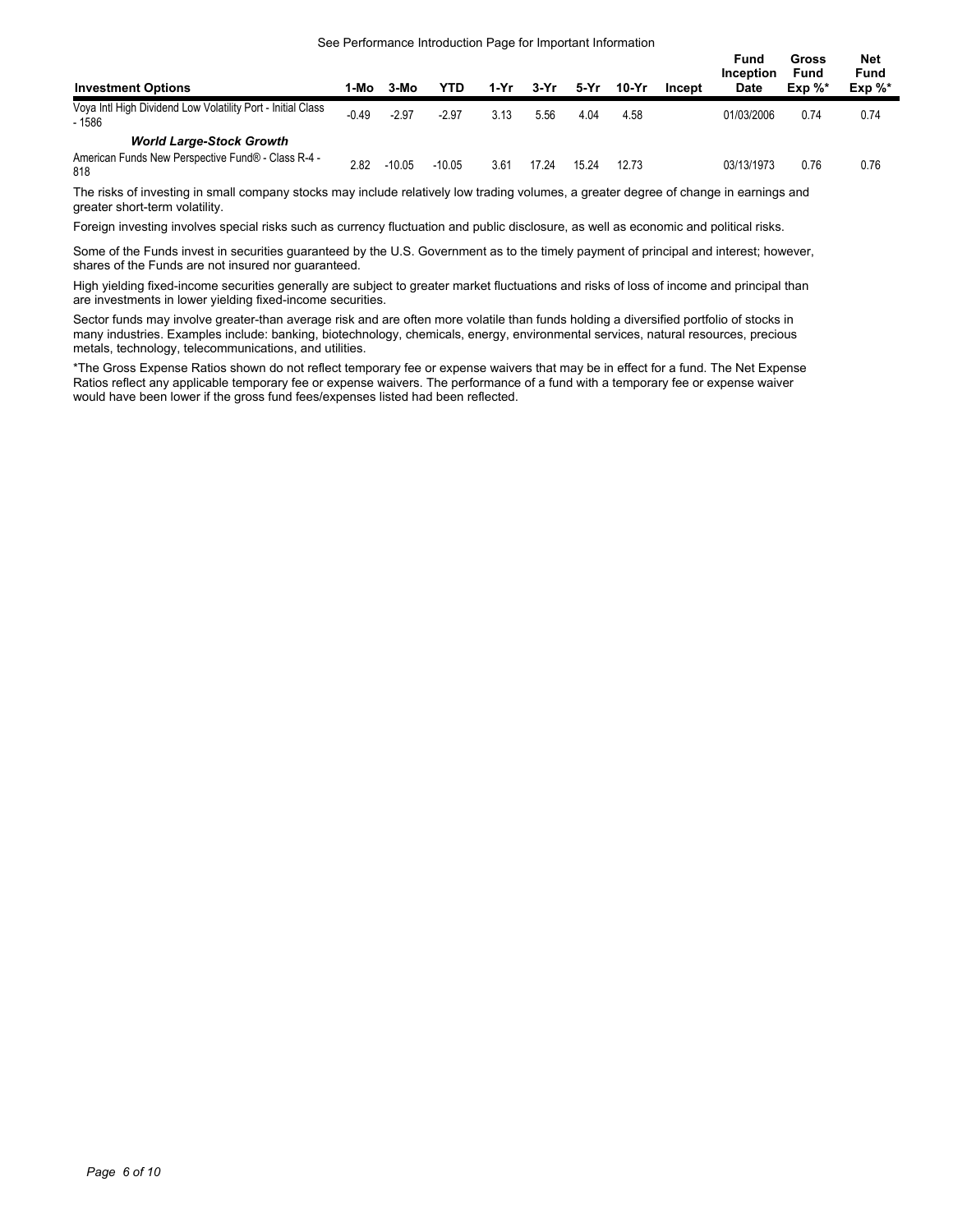# **P E R F O R M A N C E U P D A T E**

## **University of Texas - Mutual Fund Program**

## **Voya**

### **Average Annual Total Returns as of: 03/31/2022** (shown in percentages)

**The performance data quoted represents past performance. Past performance does not guarantee future results. For monthend performance which may be lower or higher than the performance data shown please call 800-525-4225. Investment return and principal value of an investment will fluctuate so that, when sold, an investment may be worth more or less than the original cost.**

These numbers reflect total Separate Account charges of 0.00% on an annual basis. They also assume reinvestment of all dividends (ordinary income and capital gains) and are net of management fees and other fund operating expenses.

The Daily Asset Charge ("DAC"), if applicable, is assessed against all amounts invested in the investment options under the contract and is expressed as an annual percentage. If a DAC is not applicable, there may be an annual asset-based fee deducted from your account for recordkeeping and administrative services provided to your employer's Plan. This fee may be waived, reduced, or eliminated in certain circumstances. If applicable, a pro-rata portion of the asset-based fee is calculated and deducted quarterly from all investment options, or from the mutual fund assets only, depending upon your employer's Plan. It will appear on your statements as a flat dollar amount deducted from all applicable investment options.

Returns less than one year are not annualized. Fund Inception Date is the date of inception for the underlying fund, and is the date used in calculating the periodic returns. This date may also precede the portfolio's inclusion in the product.

|                                                                                                                                                                                      |         |         |            |         |         |         |         |        | <b>Fund</b><br>Inception |
|--------------------------------------------------------------------------------------------------------------------------------------------------------------------------------------|---------|---------|------------|---------|---------|---------|---------|--------|--------------------------|
| <b>Investment Options</b>                                                                                                                                                            | 1-Mo    | 3-Mo    | <b>YTD</b> | 1-Yr    | 3-Yr    | 5-Yr    | $10-Yr$ | Incept | <b>Date</b>              |
| <b>Stability of Principal</b>                                                                                                                                                        |         |         |            |         |         |         |         |        |                          |
| <b>Money Market - Taxable</b>                                                                                                                                                        |         |         |            |         |         |         |         |        |                          |
| Voya Government Money Market Portfolio - Class I - 003 (1)(2)<br>The 7-day annualized Subaccount yield as of 03/31/2022 is 0.00%, which more closely reflects current earnings. (17) | 0.00    | 0.00    | 0.00       | 0.08    | 0.60    | 0.88    | 0.47    |        | 01/01/1980               |
| <b>Bonds</b>                                                                                                                                                                         |         |         |            |         |         |         |         |        |                          |
| <b>High Yield Bond</b>                                                                                                                                                               |         |         |            |         |         |         |         |        |                          |
| Voya High Yield Portfolio - Institutional Class - 1159 (3)                                                                                                                           | $-0.83$ | $-4.41$ | $-4.41$    | 0.18    | 4.52    | 4.49    | 5.33    |        | 05/03/2004               |
| <b>Inflation-Protected Bond</b>                                                                                                                                                      |         |         |            |         |         |         |         |        |                          |
| American Century Inflation-Adjusted Bond Fund - R5 Class - 2931                                                                                                                      | $-1.42$ | $-2.64$ | $-2.64$    | 5.10    | 6.27    | 4.29    | 2.48    |        | 10/01/2002               |
| <b>Intermediate Core Bond</b>                                                                                                                                                        |         |         |            |         |         |         |         |        |                          |
| Voya U.S. Bond Index Portfolio - Class I - 1554                                                                                                                                      | $-2.85$ | $-5.85$ | $-5.85$    | $-4.33$ | 1.39    | 1.83    | 1.90    |        | 03/07/2008               |
| <b>Intermediate Core-Plus Bond</b>                                                                                                                                                   |         |         |            |         |         |         |         |        |                          |
| Voya Intermediate Bond Portfolio - Class I - 004 (4)                                                                                                                                 | $-2.57$ | $-6.30$ | $-6.30$    | $-4.33$ | 2.07    | 2.55    | 3.23    |        | 05/23/1973               |
| <b>World Bond</b>                                                                                                                                                                    |         |         |            |         |         |         |         |        |                          |
| Templeton Global Bond Fund - Advisor Class - 5050 (5)                                                                                                                                | 0.75    | 1.21    | 1.21       | $-0.84$ | $-2.96$ | $-1.50$ | 1.15    |        | 09/18/1986               |
| <b>Asset Allocation</b>                                                                                                                                                              |         |         |            |         |         |         |         |        |                          |
| Lifecycle - Index                                                                                                                                                                    |         |         |            |         |         |         |         |        |                          |
| Allspring Target 2010 Fund - Class R6 - 7148 (6)                                                                                                                                     | $-0.92$ | $-5.22$ | $-5.22$    | 0.39    | 5.18    | 4.77    | 3.72    |        | 06/29/2004               |
| Allspring Target 2015 Fund - Class R6 - 7141 (6)                                                                                                                                     | $-0.72$ | $-5.30$ | $-5.30$    | 0.74    | 5.67    | 5.26    | 4.37    |        | 06/29/2007               |
| Allspring Target 2020 Fund - Class R6 - 7147 (6)                                                                                                                                     | $-0.51$ | $-5.23$ | $-5.23$    | 1.35    | 6.30    | 5.89    | 5.19    |        | 06/30/2004               |
| Allspring Target 2025 Fund - Class R6 - 7667 (6)                                                                                                                                     | $-0.19$ | $-5.44$ | $-5.44$    | 1.99    | 7.27    | 6.69    | 6.16    |        | 06/29/2007               |
| Allspring Target 2030 Fund - Class R6 - 7651 (6)                                                                                                                                     | 0.08    | $-5.39$ | $-5.39$    | 2.59    | 8.17    | 7.45    | 7.12    |        | 06/30/2004               |
| Allspring Target 2035 Fund - Class R6 - 7142 (6)                                                                                                                                     | 0.27    | $-5.52$ | $-5.52$    | 3.17    | 9.00    | 8.18    | 7.94    |        | 06/29/2007               |
| Allspring Target 2040 Fund - Class R6 - 7145 (6)                                                                                                                                     | 0.80    | $-5.26$ | $-5.26$    | 4.23    | 9.86    | 8.79    | 8.62    |        | 06/29/2004               |
| Allspring Target 2045 Fund - Class R6 - 7143 (6)                                                                                                                                     | 0.88    | $-5.32$ | $-5.32$    | 4.69    | 10.26   | 9.14    | 9.00    |        | 06/29/2007               |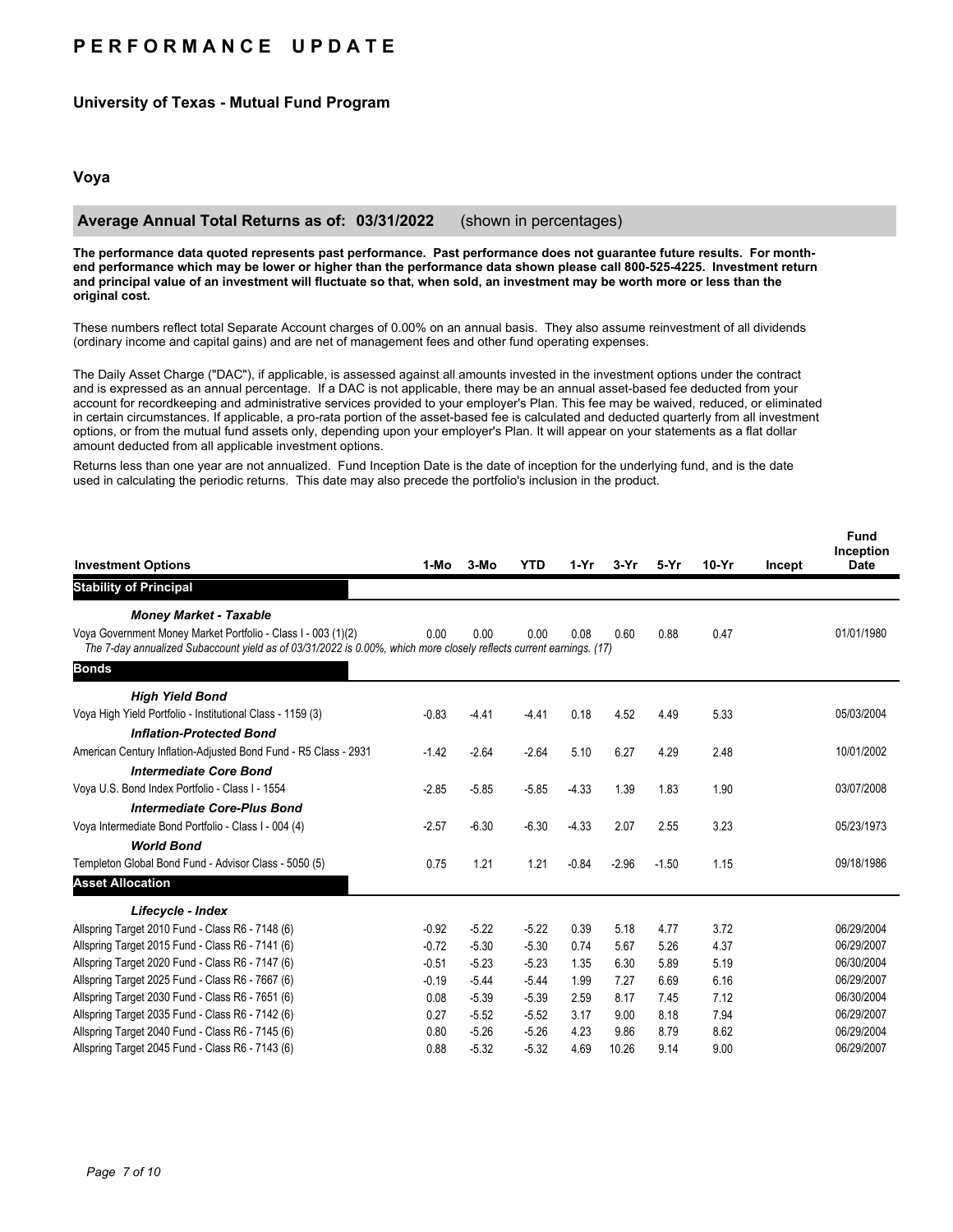| <b>Investment Options</b>                                                                      | 1-Mo         | 3-Mo                 | YTD                  | 1-Yr          | $3-Yr$         | 5-Yr           | $10-Yr$        | Incept | Fund<br>Inception<br>Date |
|------------------------------------------------------------------------------------------------|--------------|----------------------|----------------------|---------------|----------------|----------------|----------------|--------|---------------------------|
| Allspring Target 2050 Fund - Class R6 - 7153 (6)                                               | 1.26         | $-5.13$              | $-5.13$              | 5.19          | 10.67          | 9.39           | 9.19           |        | 06/29/2007                |
| Allspring Target 2055 Fund - Class R6 - 3373 (6)                                               | 1.13         | $-5.16$              | $-5.16$              | 5.24          | 10.72          | 9.43           | 9.17           |        | 07/01/2011                |
| Allspring Target Today Fund - Class R6 - 7146 (6)                                              | $-0.78$      | $-5.18$              | $-5.18$              | 0.43          | 5.10           | 4.62           | 3.44           |        | 06/30/2004                |
| <b>Balanced</b>                                                                                |              |                      |                      |               |                |                |                |        |                           |
| Allocation--50% to 70% Equity                                                                  |              |                      |                      |               |                |                |                |        |                           |
| VY® T. Rowe Price Capital Appreciation Portfolio - Inst - 1257                                 | 1.85         | $-2.97$              | $-2.97$              | 10.60         | 14.91          | 13.38          | 12.52          |        | 01/24/1989                |
| Large Cap Value/Blend                                                                          |              |                      |                      |               |                |                |                |        |                           |
| <b>Large Blend</b>                                                                             |              |                      |                      |               |                |                |                |        |                           |
| American Funds Fundamental Investors® - Class R-4 - 1208                                       | 2.08         | $-5.80$              | $-5.80$              | 8.50          | 14.74          | 12.79          | 13.01          |        | 08/01/1978                |
| Neuberger Berman Sustainable Equity Fund - Investor Class - 1265                               | 1.84         | $-5.89$              | $-5.89$              | 8.10          | 16.00          | 12.82          | 12.60          |        | 03/16/1994                |
| Voya Russell™ Large Cap Index Portfolio - Class I - 1557 (7)                                   | 3.64         | $-5.02$              | $-5.02$              | 15.24         | 19.68          | 16.62          | 14.78          |        | 03/04/2008                |
| <b>Large Value</b>                                                                             |              |                      |                      |               |                |                |                |        |                           |
| VY® Invesco Growth and Income Portfolio - Institutional CI - 2016                              | 0.56         | 1.36                 | 1.36                 | 15.12         | 14.52          | 10.30          | 11.71          |        | 10/04/1993                |
| VY® T. Rowe Price Equity Income Portfolio - Institutional - 622 (8)<br><b>Large Cap Growth</b> | 1.60         | 2.63                 | 2.63                 | 13.72         | 14.22          | 11.12          | 11.16          |        | 01/24/1989                |
|                                                                                                |              |                      |                      |               |                |                |                |        |                           |
| <b>Large Growth</b>                                                                            |              |                      |                      |               |                |                |                |        |                           |
| Amana Growth Fund - Investor Class - 1612<br>American Funds AMCAP Fund® - Class R-4 - 1002     | 1.94         | $-10.54$             | $-10.54$<br>$-12.43$ | 13.56<br>3.38 | 20.99          | 20.24<br>13.38 | 15.16          |        | 02/03/1994<br>05/01/1967  |
| VY® T. Rowe Price Growth Equity Portfolio - Initial Class - 111 (9)                            | 1.00<br>0.52 | $-12.43$<br>$-15.36$ | $-15.36$             | $-0.91$       | 13.78<br>16.19 | 16.67          | 13.11<br>15.11 |        | 11/28/1997                |
| <b>Small/Mid/Specialty</b>                                                                     |              |                      |                      |               |                |                |                |        |                           |
|                                                                                                |              |                      |                      |               |                |                |                |        |                           |
| <b>Mid-Cap Blend</b>                                                                           |              |                      |                      |               |                |                |                |        |                           |
| Invesco Main Street Mid Cap Fund® - Class R5 - E417                                            | 3.24         | $-4.06$              | $-4.06$              | 8.09          | 13.90          | 10.45          | 10.99          |        | 08/02/1999<br>03/04/2008  |
| Voya Russell™ Mid Cap Index Portfolio - Class I - 1560 (10)<br><b>Mid-Cap Growth</b>           | 2.48         | $-5.79$              | $-5.79$              | 6.49          | 14.46          | 12.19          | 12.43          |        |                           |
| Voya MidCap Opportunities Portfolio - Class I - 081 (11)                                       | 2.97         | $-11.87$             | $-11.87$             | $-1.45$       | 16.18          | 13.92          | 12.40          |        | 05/05/2000                |
| <b>Mid-Cap Value</b>                                                                           |              |                      |                      |               |                |                |                |        |                           |
| VY® American Century Small-Mid Cap Value Portfolio- Initial - 434 (12)                         | 1.25         | 0.26                 | 0.26                 | 10.22         | 15.09          | 9.97           | 12.31          |        | 05/01/2002                |
| <b>Small Blend</b>                                                                             |              |                      |                      |               |                |                |                |        |                           |
| Voya Russell™ Small Cap Index Portfolio - Class I - 1563 (13)                                  | 1.18         | $-7.63$              | $-7.63$              | $-6.25$       | 11.33          | 9.37           | 10.80          |        | 03/04/2008                |
| VY® JPMorgan Small Cap Core Equity Portfolio- Institutional - 780                              | 0.41         | $-7.14$              | $-7.14$              | $-1.27$       | 12.55          | 10.40          | 12.18          |        | 05/01/2002                |
| <b>Small Growth</b>                                                                            |              |                      |                      |               |                |                |                |        |                           |
| Voya SmallCap Opportunities Portfolio - Class I - 080 (14)                                     | 2.07         | $-8.99$              | $-8.99$              | $-7.48$       | 8.81           | 7.28           | 9.80           |        | 05/06/1994                |
| <b>Specialty - Global Real Estate</b>                                                          |              |                      |                      |               |                |                |                |        |                           |
| VY® CBRE Global Real Estate Portfolio - Institutional Class - 1613 (15)                        | 4.20         | $-6.38$              | $-6.38$              | 18.05         | 9.04           | 8.40           | 7.22           |        | 01/03/2006                |
| <b>Global / International</b>                                                                  |              |                      |                      |               |                |                |                |        |                           |
| <b>Foreign Large Blend</b>                                                                     |              |                      |                      |               |                |                |                |        |                           |
| Voya International Index Portfolio - Class I - 1551 (16)                                       | $-0.18$      | $-6.89$              | $-6.89$              | $-0.11$       | 7.14           | 6.23           | 5.90           |        | 03/04/2008                |
| <b>Foreign Large Growth</b>                                                                    |              |                      |                      |               |                |                |                |        |                           |
| American Funds EuroPacific Growth Fund® - Class R-4 - 573                                      | $-1.00$      | $-12.32$             | $-12.32$             | $-9.67$       | 7.98           | 7.63           | 6.95           |        | 04/16/1984                |
| <b>Foreign Large Value</b>                                                                     |              |                      |                      |               |                |                |                |        |                           |
| Voya Intl High Dividend Low Volatility Port - Initial Class - 1586                             | $-0.49$      | $-2.97$              | $-2.97$              | 3.13          | 5.56           | 4.04           | 4.58           |        | 01/03/2006                |
| <b>World Large-Stock Growth</b><br>American Funds New Perspective Fund® - Class R-4 - 818      | 2.82         | $-10.05$             | $-10.05$             | 3.61          | 17.24          | 15.24          | 12.73          |        | 03/13/1973                |
|                                                                                                |              |                      |                      |               |                |                |                |        |                           |

The risks of investing in small company stocks may include relatively low trading volumes, a greater degree of change in earnings and greater short-term volatility.

Foreign investing involves special risks such as currency fluctuation and public disclosure, as well as economic and political risks.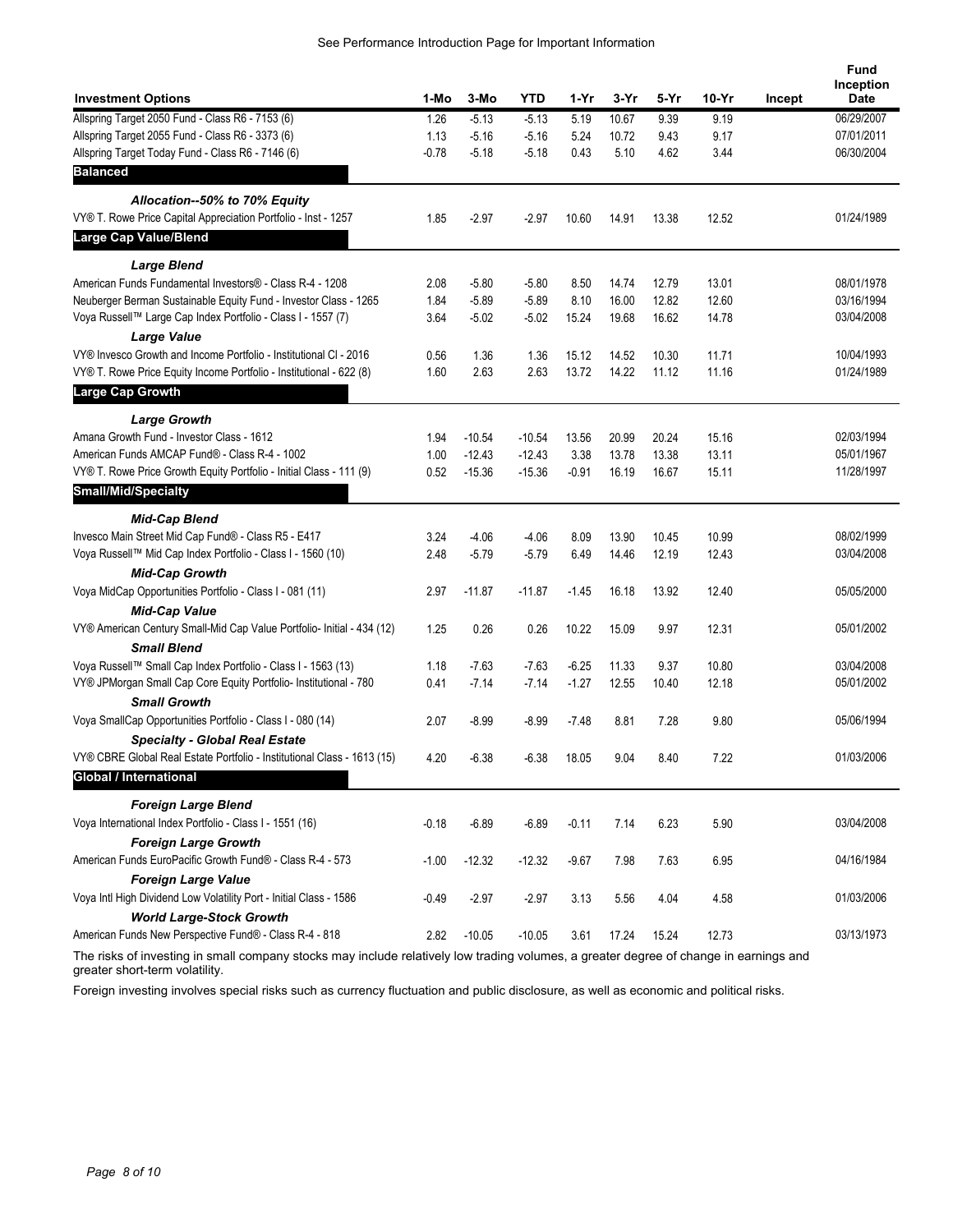Some of the Funds invest in securities guaranteed by the U.S. Government as to the timely payment of principal and interest; however, shares of the Funds are not insured nor guaranteed.

High yielding fixed-income securities generally are subject to greater market fluctuations and risks of loss of income and principal than are investments in lower yielding fixed-income securities.

Sector funds may involve greater-than average risk and are often more volatile than funds holding a diversified portfolio of stocks in many industries. Examples include: banking, biotechnology, chemicals, energy, environmental services, natural resources, precious metals, technology, telecommunications, and utilities.

#### **Additional Notes**

(1)Voya Government Money Market Portfolio - Class I: The adviser and distributor are contractually obligated to waive a portion of their advisory fees and distribution and/or shareholder servicing fees, as applicable, and to reimburse certain expenses of the Portfolio to the extent necessary to assist the Portfolio in maintaining a net yield of not less than zero through May 1, 2020. There is no guarantee that the Portfolio will maintain such a yield. Any advisory fees waived or expenses reimbursed may be subject to possible recoupment by the adviser within 36 months of the waiver or reimbursement. In no event will the amount of the recoupment on any day exceed 20% of the yield (net of all expenses) of the Portfolio on that day. The adviser is contractually obligated to waive 0.045% of the management fee through May 1, 2020. Termination or modification of these obligations requires approval by the Portfolio's board.

(2)YOU COULD LOSE MONEY BY INVESTING IN THE FUND. ALTHOUGH THE FUND SEEKS TO PRESERVE THE VALUE OF YOUR INVESTMENT AT \$1.00 PER SHARE, IT CANNOT GUARANTEE IT WILL DO SO. AN INVESTMENT IN THE FUND IS NOT INSURED OR GUARANTEED BY THE FEDERAL DEPOSIT INSURANCE CORPORATION OR ANY OTHER GOVERNMENT AGENCY. THE FUND'S SPONSOR HAS NO LEGAL OBLIGATION TO PROVIDE FINANCIAL SUPPORT TO THE FUND, AND YOU SHOULD NOT EXPECT THAT THE SPONSOR WILL PROVIDE FINANCIAL SUPPORT TO THE FUND AT ANY TIME.

(3)Voya High Yield Portfolio - Institutional Class: The adviser is contractually obligated to waive 0.015% of the management fee through May 1, 2022. Termination or modification of this obligation requires approval by the Portfolio's board.

(4)Voya Intermediate Bond Portfolio - Class I: The adviser is contractually obligated to limit expenses to 0.53% for Class I shares through May 1, 2022. The limitation does not extend to interest, taxes, investment-related costs, leverage expenses, extraordinary expenses, and Acquired Fund Fees and Expenses. This limitation is subject to possible recoupment by the adviser within 36 months of the waiver or reimbursement. Termination or modification of this obligation requires approval by the Portfolio's board.

(5)Templeton Global Bond Fund - Advisor Class: The investment manager has contractually agreed in advance to reduce its fee as a result of the Fund's investment in Franklin Templeton affiliated funds (acquired fund) for at least one year following the date of the prospectus. Contractual fee waiver and/or expense reimbursement agreements may not be changed or terminated during the time period set forth in the prospectus. During the term, this fee waiver and expense reimbursement agreement may not be terminated or amended without approval of the board of trustees except to add series and classes, to reflect the extension of termination dates or to lower the cap on Fund's fees and expenses (which would result in lower fees for shareholders).

(6)Wells Fargo Advantage Dow Jones Target: The target date represents the year in which investors may likely begin withdrawing assets. The Funds gradually seek to reduce market risk as the target date approaches and after it arrives by decreasing equity exposure and increasing fixed income exposure. The principal value is not guaranteed at any time, including at the target date.

"Dow Jones" and "Dow Jones Target Date Indexes" are service marks of Dow Jones Trademark Holdings LLC ("Dow Jones"); have been licensed to CME Group Index Services LLC ("CME Indexes"); and have been sublicensed for use for certain purposes by Global Index Advisors, Inc., and Wells Fargo Funds Management, LLC. The Wells Fargo Advantage Dow Jones Target Date Funds, based on the Dow Jones Target Date Indexes, are not sponsored, endorsed, sold, or promoted by Dow Jones, CME Indexes, or their respective affiliates, and none of them makes any representation regarding the advisability of investing in such product(s).

Wells Fargo Funds Management, LLC, a wholly owned subsidiary of Wells Fargo & Company, provides investment advisory and administrative services for Wells Fargo Advantage Funds. Other affiliates of Wells Fargo & Company provide subadvisory and other services for the Funds. The Funds are distributed by Wells Fargo Funds Distributor, LLC, Member FINRA/SIPC, an affiliate of Wells Fargo & Company.

(7)Voya Russell Large Cap Index Portfolio - Class I: The adviser is contractually obligated to limit expenses to 0.37% for Class I shares through May 1, 2022. This limitation is subject to possible recoupment by the adviser within 36 months of the waiver or reimbursement. In addition, the adviser is contractually obligated to further limit expenses to 0.36% for Class I shares through May 1, 2022. These limitations do not extend to interest, taxes, investment-related costs, leverage expenses, extraordinary expenses, and Acquired Fund Fees and Expenses. Termination or modification of these obligations requires approval by the Portfolio's board.

(8)VY T. Rowe Price Equity Income Portfolio - Institutional: The adviser is contractually obligated to waive 0.030% of the management fee through May 1, 2022. Termination or modification of this obligation requires approval by the Portfolio's board.

(9)VY T. Rowe Price Growth Equity Portfolio - Initial Class: The adviser is contractually obligated to limit expenses to 0.75% for Class I shares through May 1, 2022. The limitation does not extend to interest, taxes, investment-related costs, leverage expenses, extraordinary expenses, and Acquired Fund Fees and Expenses. This limitation is subject to possible recoupment by the adviser within 36 months of the waiver or reimbursement. The adviser is contractually obligated to waive 0.019% of the management fee through May 1, 2022. Termination or modification of these obligations requires approval by the Portfolio's board.